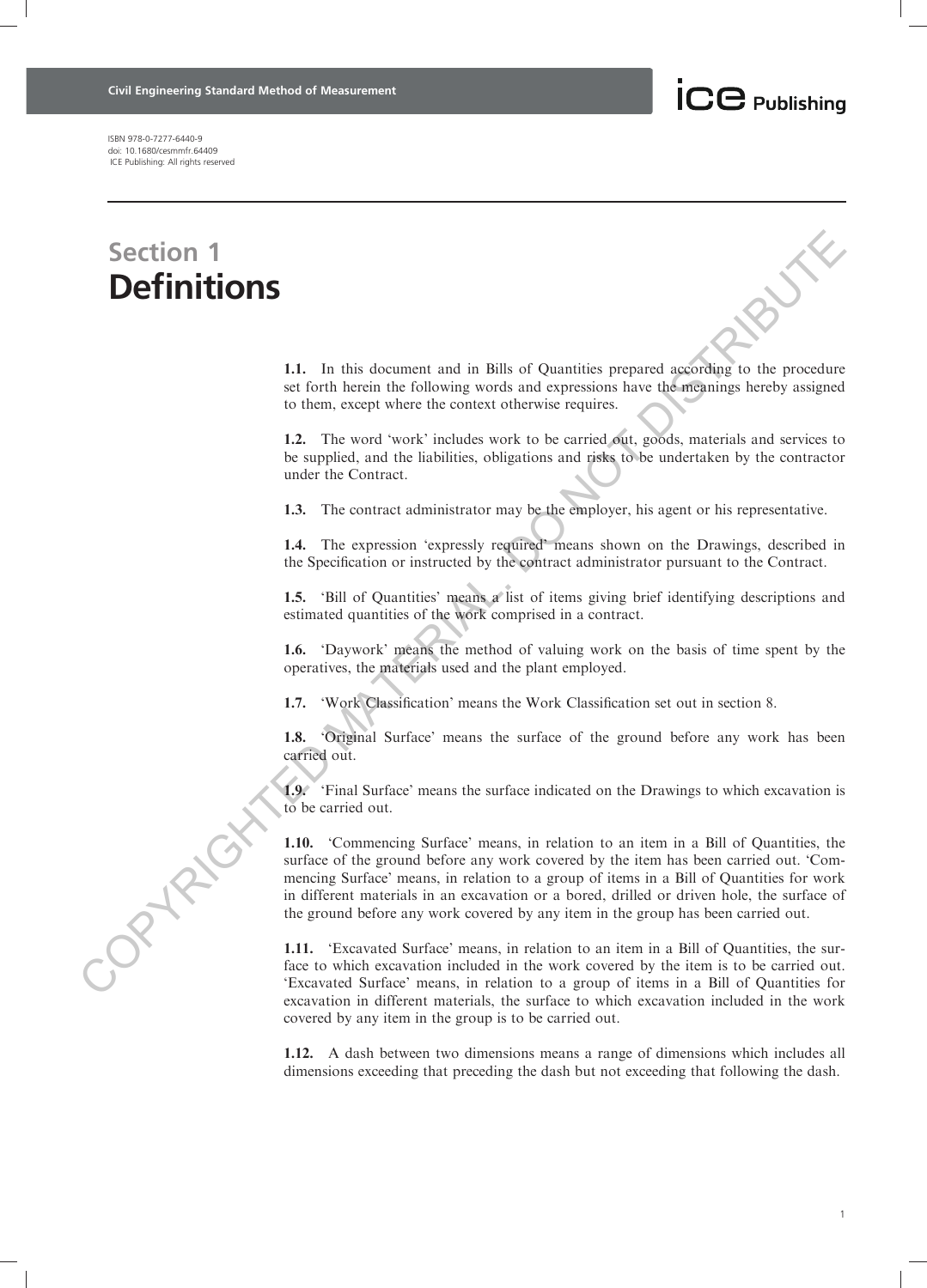## Section 8 Work classification

| $Class A$ : | General items, 14 |  |  |
|-------------|-------------------|--|--|
|-------------|-------------------|--|--|

- Class B: Ground investigation, 18
- Class C: Geotechnical and other specialist processes, 26
- Class D: Demolition and site clearance, 30
- Class E: Earthworks, 32
- Class F: In situ concrete, 38
- Class G: Concrete ancillaries, 42
- Class H: Precast concrete, 46
- Class I: Pipework pipes, 48
- Class J: Pipework fittings and valves, 50
- Class K: Pipework manholes and pipework ancillaries, 52
- Class L: Pipework supports and protection, ancillaries to laying and excavation, 56 Class A. General items, 14<br>
Class B. Ground investigation. 18<br>
Class C: Geordoninal and other specialist processes, 26<br>
Class F. La situ concerts, 32<br>
Class F. La situ concerts, 32<br>
Class F. La situ concerts, 32<br>
Class H.
	- Class M: Structural metalwork, 60
	- Class N: Miscellaneous metalwork, 62
	- Class O: Timber, 64
	- Class P: Piles, 66
	- Class Q: Piling ancillaries, 70
	- Class R: Roads and pavings, 74
	- Class S: Rail track, 78
	- Class T: Tunnels, 84
	- Class U: Brickwork, blockwork and masonry, 90
	- Class V: Painting, 94
	- Class W: Waterproofing, 96
	- Class X: Miscellaneous work, 98
	- Class Y: Sewer and water main renovation and ancillary works, 100
	- Class Z: Simple building works incidental to civil engineering works, 104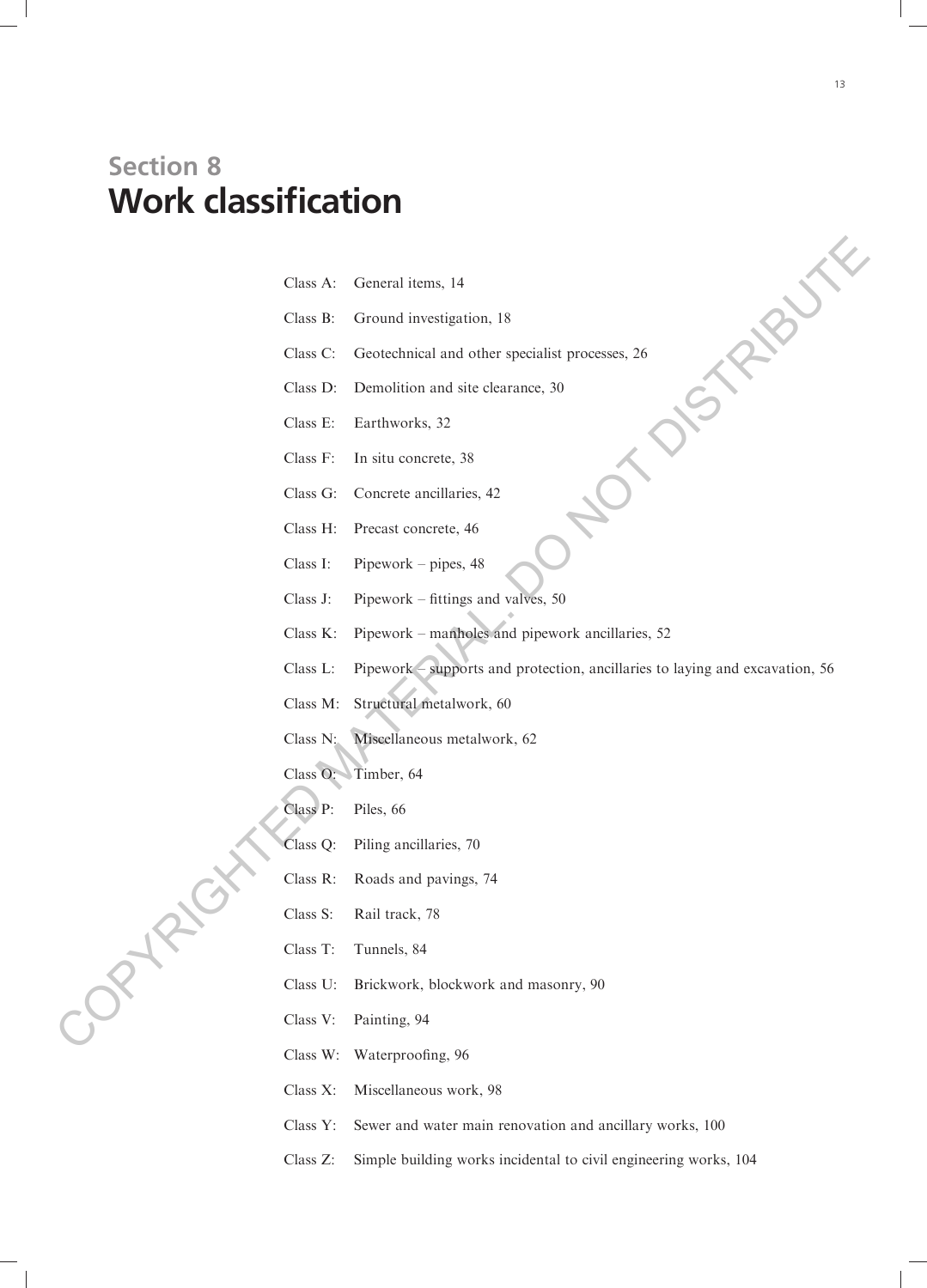## CLASS C: GEOTECHNICAL AND OTHER SPECIALIST PROCESSES

Includes: Geotechnical processes for altering the properties of soils and rocks Other specialist processes as listed Excludes: Compaction (included in class E)

Grouting carried out from within tunnels, shafts and other subterranean cavities (included in class T) Grouting carried out from within sewers (included in class Y)

| <b>FIRST DIVISION</b>                                                                                                                                                                                             | <b>SECOND DIVISION</b>                                                                                                                                                                                                                                                               | <b>THIRD DIVISION</b>                                                                                                                                                                                                       |  |
|-------------------------------------------------------------------------------------------------------------------------------------------------------------------------------------------------------------------|--------------------------------------------------------------------------------------------------------------------------------------------------------------------------------------------------------------------------------------------------------------------------------------|-----------------------------------------------------------------------------------------------------------------------------------------------------------------------------------------------------------------------------|--|
|                                                                                                                                                                                                                   |                                                                                                                                                                                                                                                                                      |                                                                                                                                                                                                                             |  |
| 1 Drilling for grout holes through material other than<br>rock or artificial hard material<br>2 Drilling for grout holes through rock or artificial hard<br>material<br>3 Driving injection pipes for grout holes | 1 Vertically downwards<br>2 Downwards at an angle $0-45^\circ$ to<br>the vertical<br>3 Horizontally or downwards at an<br>angle less than 45° to the horizontal<br>4 Upwards at an angle $0-45^\circ$ to the<br>horizontal<br>5 Upwards at an angle less than 45°<br>to the vertical | 1 In holes of depth:<br>not exceeding 5 m<br>m<br>2<br>$5 - 10$ m<br>m<br>3<br>$10 - 20$ m<br>m<br>4<br>20-30 m<br>m<br>5<br>30-40 m<br>m<br>6<br>stated exceeding 40 m<br>m                                                |  |
| 4 Grout holes materials and injection                                                                                                                                                                             | 1 Number of holes<br>n <sub>r</sub><br>2 Number of stages<br>n <sub>r</sub><br>3 Single water pressure tests<br>nr<br>4 Multiple water pressure tests<br>nr<br>5 Materials<br>t                                                                                                      | 1 Cement<br>2 Pulverized fuel ash<br>3 Sand<br>4 Pea gravel<br>5 Bentonite<br><b>6</b> Chemicals                                                                                                                            |  |
|                                                                                                                                                                                                                   | 6 Injection                                                                                                                                                                                                                                                                          | 1 Number of injections<br>nr<br>2 Neat cement grout<br>t<br>3 Cement and stated filler grout<br>t<br>4 Chemical grout<br>t<br>5 Other stated grout<br>t<br>6 Single packer settings<br>nr<br>7 Double packer settings<br>nr |  |
| 5 Diaphragm walls<br>-OPTRICI                                                                                                                                                                                     | <b>1</b> Excavation in material other than<br>$m^3$<br>$m^3$<br>rock or artificial hard material<br>2 Excavation in rock<br><b>3</b> Excavation in artificial hard<br>m <sup>3</sup><br>material                                                                                     | 1 Maximum depth:<br>not exceeding 5 m<br>$\overline{2}$<br>$5 - 10$ m<br>$10 - 15$ m<br>3<br>15-20 m<br>4<br>5<br>20-25 m<br>6<br>$25 - 30$ m<br>$\overline{7}$<br>stated exceeding<br>30 m                                 |  |
|                                                                                                                                                                                                                   | m <sup>3</sup><br>4 Concrete<br><b>5</b> Plain round steel bar reinforcement $t \mid 1$ Nominal size: 6 mm<br>6 Deformed high yield steel bar<br>reinforcement<br>t                                                                                                                  | 2<br>8 mm<br>$\overline{\mathbf{3}}$<br>$10 \, \text{mm}$<br>4<br>12 mm<br>5<br>16 mm<br>6<br>20 mm<br>$\overline{7}$<br>25 mm<br>8<br>32 mm or greater                                                                     |  |
|                                                                                                                                                                                                                   | 7 Waterproofed joints<br>sum<br>8 Guide walls<br>m                                                                                                                                                                                                                                   |                                                                                                                                                                                                                             |  |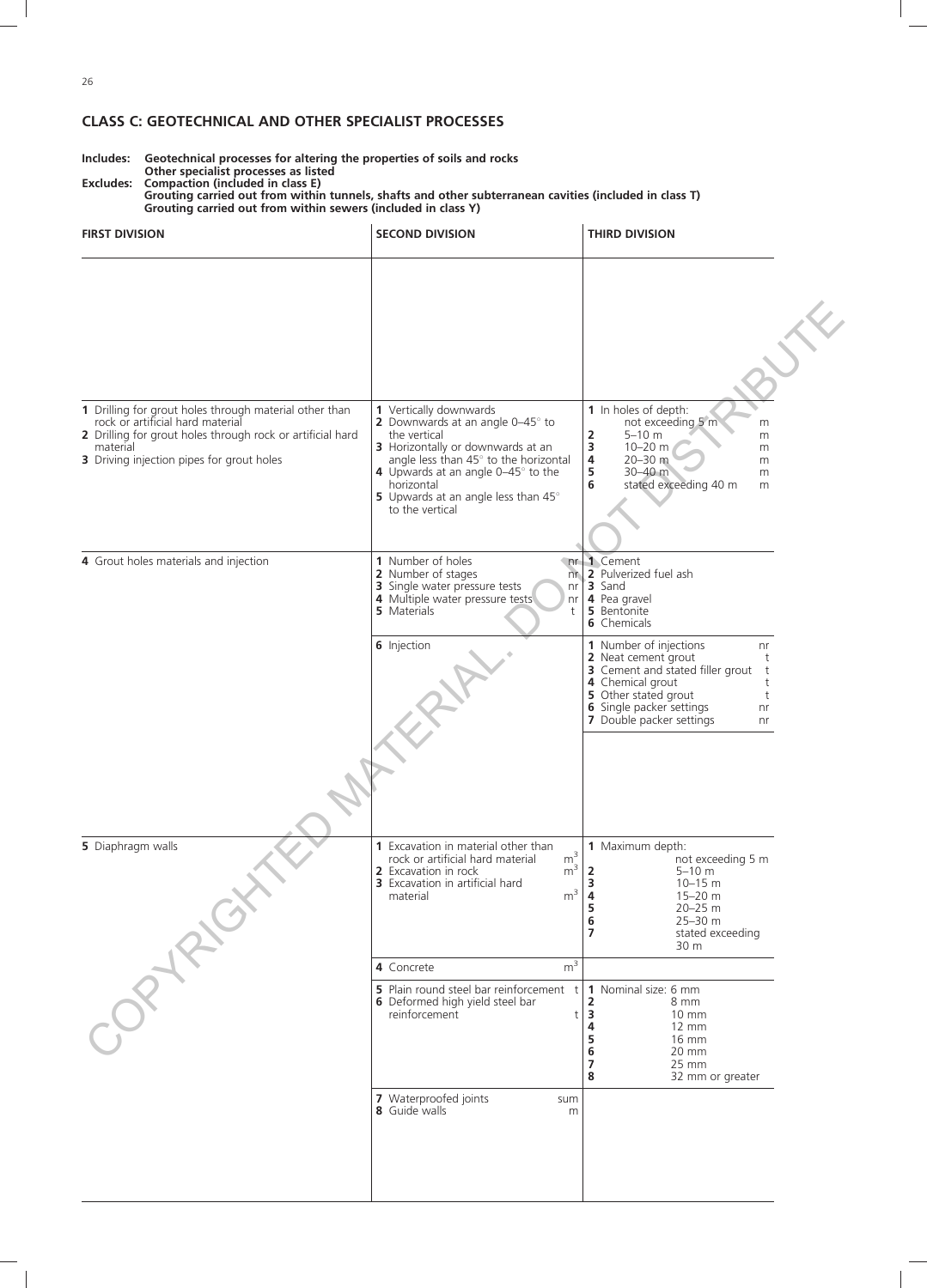CLASS F

| <b>MEASUREMENT RULES</b>                                                                                                                                                                                                                                                                 | <b>DEFINITION RULES</b>                                                                                                                                                                                                                              | <b>COVERAGE RULES</b> | <b>ADDITIONAL DESCRIPTION</b><br><b>RULES</b>                                                                                                                                                                                   |
|------------------------------------------------------------------------------------------------------------------------------------------------------------------------------------------------------------------------------------------------------------------------------------------|------------------------------------------------------------------------------------------------------------------------------------------------------------------------------------------------------------------------------------------------------|-----------------------|---------------------------------------------------------------------------------------------------------------------------------------------------------------------------------------------------------------------------------|
| M3 Columns and piers integral with<br>a wall shall be measured as part of<br>the wall, except where expressly<br>required to be cast separately.<br>M4 Beams integral with a slab shall<br>be measured as part of the slab,<br>except where expressly required to<br>be cast separately. | <b>D7</b> Prestressed concrete which is<br>also reinforced shall be classed as<br>prestressed concrete.                                                                                                                                              |                       | A8 Item descriptions for placing of<br>concrete which is expressly required<br>to be placed against an excavated                                                                                                                |
|                                                                                                                                                                                                                                                                                          | <b>D8</b> The thickness used for<br>classification of blinding shall be the<br>minimum thickness.                                                                                                                                                    |                       | surface (other than blinding) shall<br>so state.<br>A9 The cross-sectional dimensions                                                                                                                                           |
|                                                                                                                                                                                                                                                                                          | <b>D9</b> The thickness used for<br>classification of ground slabs,<br>suspended slabs and walls shall<br>exclude the additional thickness of<br>integral beams, columns, piers and<br>other projections.                                            |                       | of special beam sections shall be<br>stated in item descriptions, except<br>where a beam type or mark<br>number is stated for which<br>dimensions are given on the<br>Drawings.                                                 |
|                                                                                                                                                                                                                                                                                          | <b>D10</b> Concrete in suspended slabs<br>and walls less than 1 m wide or<br>long shall be classed as concrete in<br>beams and columns respectively.                                                                                                 |                       | A10 Item descriptions for<br>components classed as other<br>concrete forms shall identify the<br>work and include one of the<br>following                                                                                       |
|                                                                                                                                                                                                                                                                                          | <b>D11</b> Beams shall be classed as<br>special beam sections where their<br>cross-section profiles are rectangular<br>or approximately rectangular over<br>less than 4/5 of their length or<br>where they are of box or other<br>composite section. |                       | (a) the principal dimensions<br>(b) a type or mark number for<br>which principal dimensions are<br>given on the Drawings<br>$(c)$ a statement locating the work<br>for which principal dimensions<br>are given on the Drawings. |
|                                                                                                                                                                                                                                                                                          | <b>D12</b> Sprayed concrete shall be<br>designated as other concrete forms.                                                                                                                                                                          |                       | A11 Item descriptions for sprayed<br>concrete support shall state the                                                                                                                                                           |
|                                                                                                                                                                                                                                                                                          | <b>D13</b> Reinforcing materials added to<br>the mix for sprayed concrete shall<br>not be classed as reinforcement.                                                                                                                                  |                       | specification of the concrete and<br>whether it is reinforced and the<br>minimum thickness.                                                                                                                                     |
| DPYRIGHTED                                                                                                                                                                                                                                                                               |                                                                                                                                                                                                                                                      |                       |                                                                                                                                                                                                                                 |
|                                                                                                                                                                                                                                                                                          |                                                                                                                                                                                                                                                      |                       |                                                                                                                                                                                                                                 |